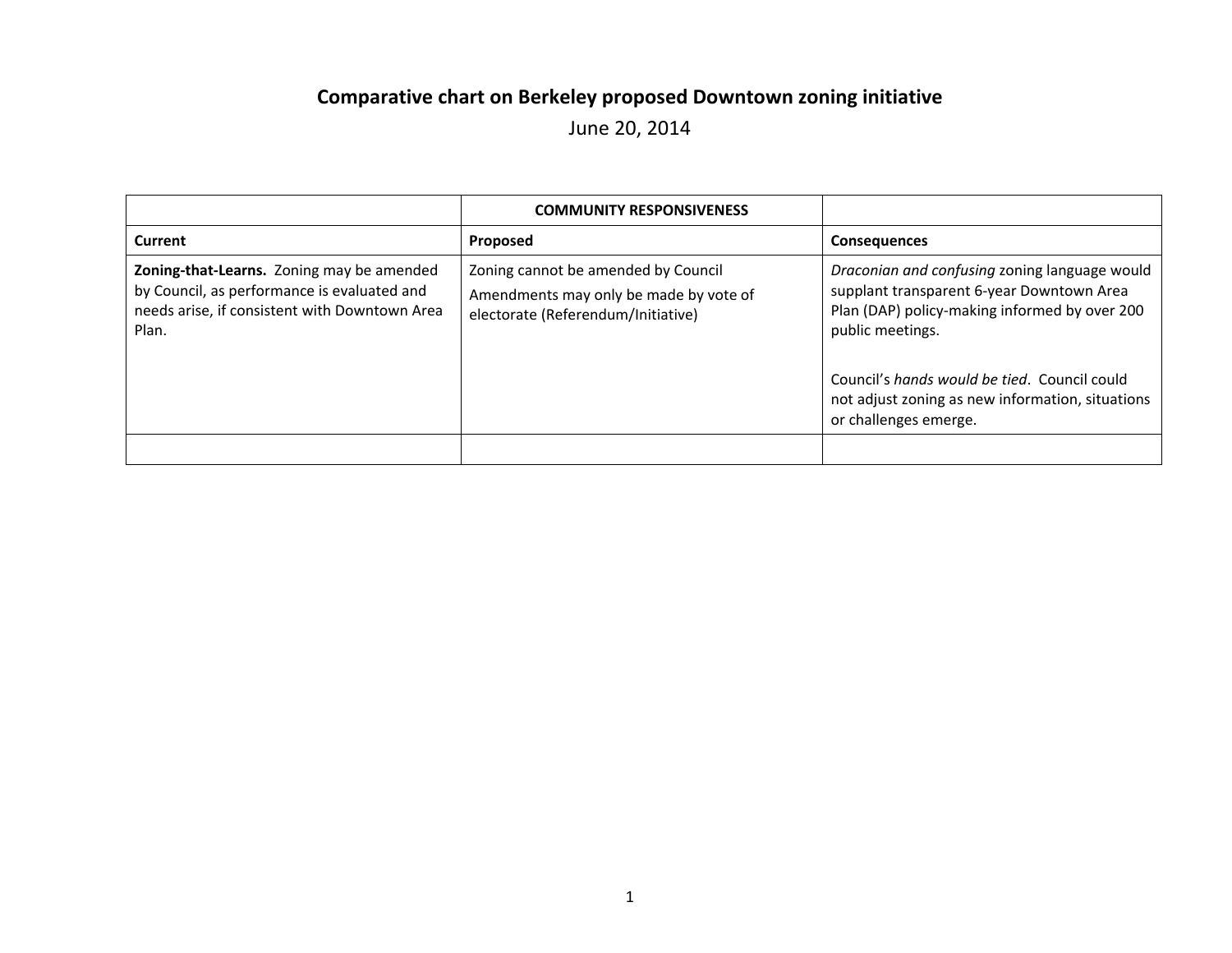|                                                                                                                                                                                                                                                                                                                                                                                             | <b>TRANSIT-ORIENTED HOUSING</b><br>(buildings over 60 feet generally or over 50<br>feet in Buffer)                                                                               |                                                                                                                                                                                                                                                                                                                                                                                                                           |
|---------------------------------------------------------------------------------------------------------------------------------------------------------------------------------------------------------------------------------------------------------------------------------------------------------------------------------------------------------------------------------------------|----------------------------------------------------------------------------------------------------------------------------------------------------------------------------------|---------------------------------------------------------------------------------------------------------------------------------------------------------------------------------------------------------------------------------------------------------------------------------------------------------------------------------------------------------------------------------------------------------------------------|
| <b>Current</b>                                                                                                                                                                                                                                                                                                                                                                              | Proposed                                                                                                                                                                         | <b>Consequences</b>                                                                                                                                                                                                                                                                                                                                                                                                       |
| Development Feasibility: Existing zoning<br>requirements informed by two independent<br>development feasibility studies that assess the<br>effects of building height, and community benefit<br>fees and exactions, on housing capacity and<br>development feasibility. <sup>1</sup> Both studies<br>recommend restraint regarding fees and<br>exactions (see "Consequences"). <sup>2</sup> | Additional "Community Benefits" provisions add<br>significant project development costs (see<br>"Community Benefits") with no development<br>incentives to offset project costs. | Construction costs and development feasibility<br>associated with additional "Community<br>Benefits" not assessed.                                                                                                                                                                                                                                                                                                        |
|                                                                                                                                                                                                                                                                                                                                                                                             | Initiative contradicts recommendations of City<br>development feasibility studies, and is not<br>supported by comparable studies. <sup>3</sup>                                   | Both development feasibility studies found that<br>if "the goal is to maximize public benefits, [they]<br>can only be realized through development and<br>therefore fees cannot place such a burden that<br>projects will not move forward."4                                                                                                                                                                             |
|                                                                                                                                                                                                                                                                                                                                                                                             | Only one proposed building in excess of 75 feet<br>could have an application submitted and<br>deemed complete in a calendar year.                                                | Limiting "applications" to one per year would<br>result in a development lottery, in which - after<br>considerable investment to secure a site and<br>develop a proposal -proposals over 75 feet<br>might not be allowed to proceed.                                                                                                                                                                                      |
| Buildings over 60 Feet. Height limits (see<br>"Building Heights") allow up to 3,100 new<br>dwelling units adjacent to major transit hub, and<br>1,300 more units than allowed with 60-foot<br>buildings. (See also "Affordable Housing"<br>below.)                                                                                                                                          | Same as above                                                                                                                                                                    | Adding significant financial burdens on<br>development will diminish the amount of<br>housing built in the transit-rich Downtown,<br>resulting in:<br>Greenhouse gas avoided by building an<br>additional 1,300 transit-oriented units<br>(over what 60-foot buildings allow) would<br>exceed 225 million pounds of carbon, if<br>built incrementally across 15 years. <sup>5</sup><br>A household in the Downtown can be |

<sup>&</sup>lt;sup>1</sup> http://www.cityofberkeley.info/uploadedFiles/Planning\_and\_Development/Level\_3\_-\_DAP/FeasibilityReport\_Final.pdf and

<sup>2</sup> http://www.cityofberkeley.info/uploadedFiles/Planning\_and\_Development/Level\_3\_-\_DAP/AECOM%20Memorandum%20DAP.pdf . "

 $^3$  Ibid.

<sup>&</sup>lt;sup>4</sup> Ibid, page 14.

<sup>&</sup>lt;sup>5</sup> http://cityofberkeley.info/uploadedFiles/Planning\_and\_Development/Level\_3\_-\_DAP/04C-AirQuality.pdf, based on estimate for 3,100 additional units prorated from effects of 1,700 units calculated in EIR.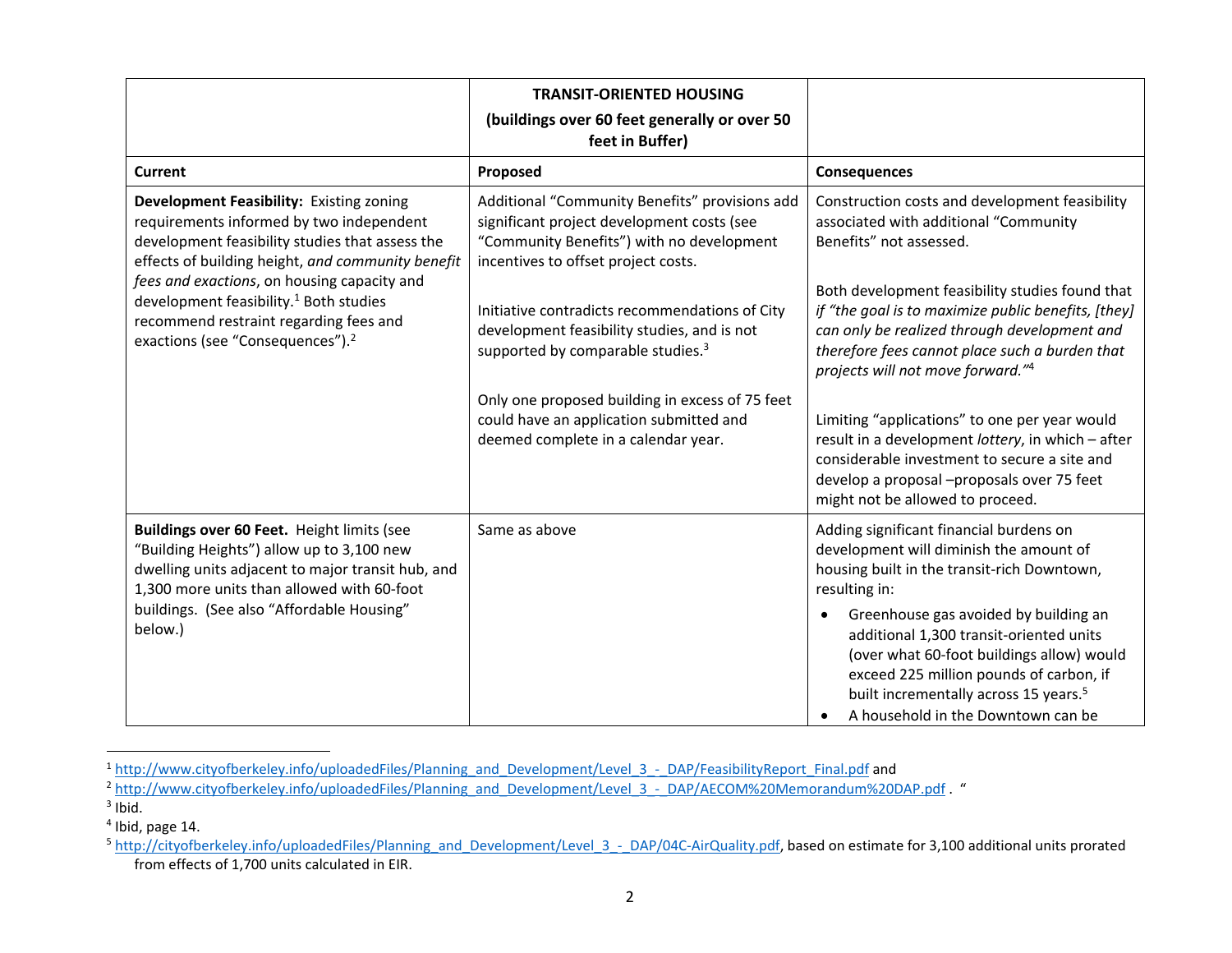|                                                                                                                                                                                                                                                                                                                                                                                                                                                                                                                                              |                                                                                                                                                                                                                                                                                                                                                                                                                                             | expected to drive one third as much as<br>typical Berkeley households (5,000 versus<br>14,000 miles per year) - a household<br>savings of \$5,000 per year. <sup>6</sup>                                                                                                                                                                                                                                                                                                                                                                                                                                                                                  |
|----------------------------------------------------------------------------------------------------------------------------------------------------------------------------------------------------------------------------------------------------------------------------------------------------------------------------------------------------------------------------------------------------------------------------------------------------------------------------------------------------------------------------------------------|---------------------------------------------------------------------------------------------------------------------------------------------------------------------------------------------------------------------------------------------------------------------------------------------------------------------------------------------------------------------------------------------------------------------------------------------|-----------------------------------------------------------------------------------------------------------------------------------------------------------------------------------------------------------------------------------------------------------------------------------------------------------------------------------------------------------------------------------------------------------------------------------------------------------------------------------------------------------------------------------------------------------------------------------------------------------------------------------------------------------|
| Housing Affordability -- Location: Development<br>within the transit-rich Downtown increases<br>affordability, as "people who live in location-<br>efficient neighborhoods-compact, mixed use,<br>and with convenient access to jobs, services,<br>transit, and amenities-have significantly lower<br>transportation costs." Existing zoning allows<br>1,300 more units that allowed with 60-foot<br>buildings (see above), with "Community<br>Benefits" requirements scaled to allow such<br>development to occur (see above). <sup>7</sup> | Same as above.                                                                                                                                                                                                                                                                                                                                                                                                                              | Same as above.                                                                                                                                                                                                                                                                                                                                                                                                                                                                                                                                                                                                                                            |
| Housing Affordability - City Programs:<br>Affordable Housing Mitigation Fee (\$20,000<br>for projects submitted by October 2014 -<br>after that date, fee is \$28,000 per unit.)<br>In lieu of paying the fee, applicant may<br>provide 10% of the units as affordable<br>housing for very low income (50% of AMI).<br>(BMC Section 22.20.065)<br>For Green Pathway projects, an additional<br>20% built on site to be permanently<br>affordable at 50% of the Area Median<br>Income, or payment of an in-lieu fee.<br>(23B.34.050.A)        | For all projects, Affordable Housing Mitigation<br>Fee or 10% in-lieu affordable housing remains<br>unchanged.<br>For all Green Pathway projects, an additional<br>10% of the total units must be permanently<br>affordable at 50% AMI and built on site.<br>(23B.34.040.A) None could be waived through<br>in-lieu fees.<br>For the five projects above 75 feet, an<br>additional 20% on-site affordable units<br>required. (23B.34.050.A) | Berkeley's housing impact fee and in lieu<br>inclusionary requirements are among the most<br>progressive in California.<br>Amount of affordable housing would not<br>increase under Initiative because of reduction<br>in transit-oriented development (see above).<br>Requiring inclusionary housing and prohibiting<br>in-lieu fees would deprive Housing Trust Fund<br>of its primary source of revenue. Housing Trust<br>Fund can fund low- and very-low housing<br>projects with supportive social services (such as<br>job training or substance abuse rehabilitation),<br>whereas inclusionary housing targets mid-<br>income "workforce" housing. |

<sup>&</sup>lt;sup>6</sup> http://cityofberkeley.info/uploadedFiles/Planning and Development/Level 3 - DAP/04C-AirQuality.pdf based on a difference of 9,000 miles per year and a automobile cost of 55 cents per mile.

<sup>&</sup>lt;sup>7</sup> http://htaindex.cnt.org/ (The Center for Neighborhood Technology's Housing and Transportation (H+T) Affordability Index).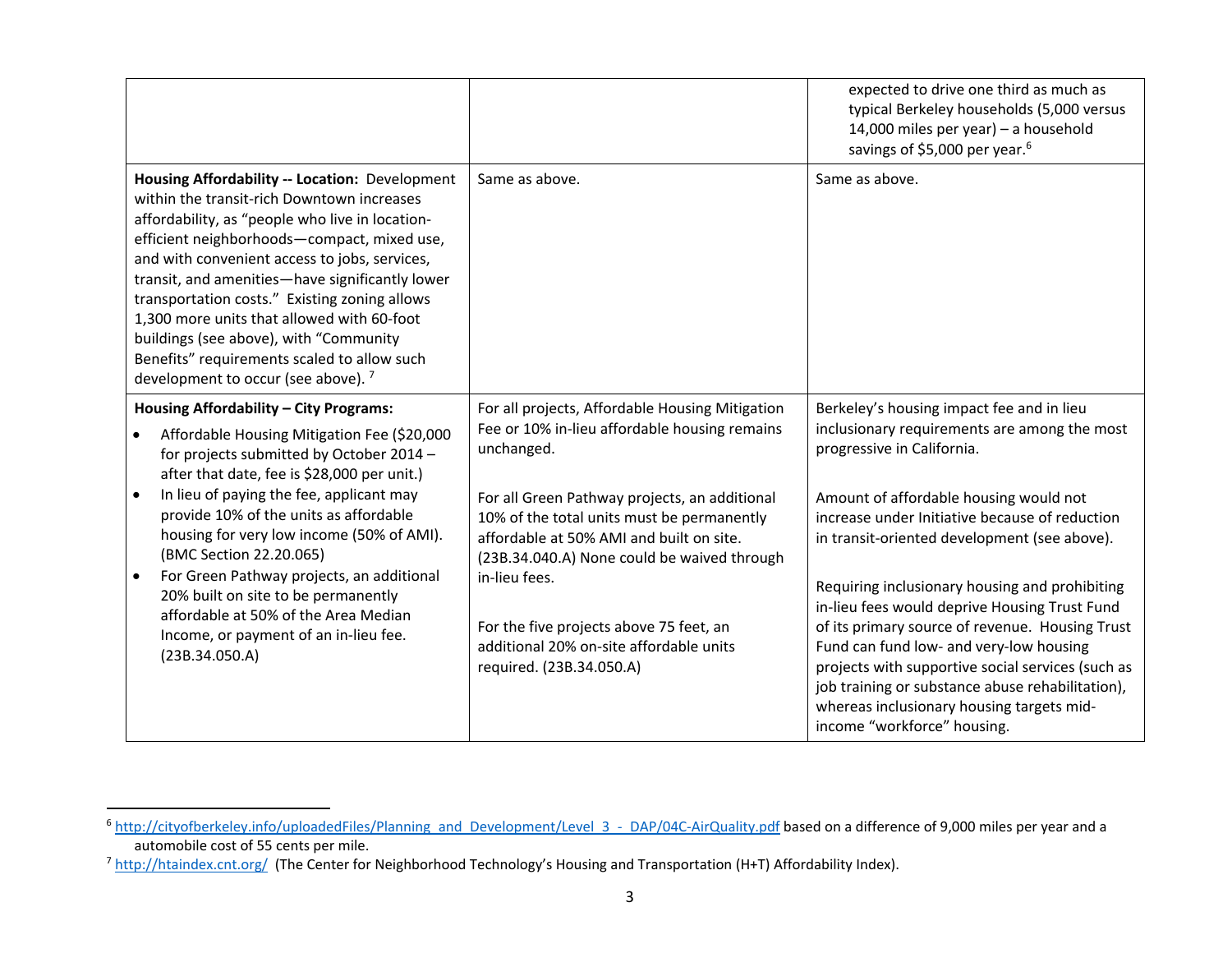|                                                                                                                                                                                                                                                                                                                                                               | <b>COMMUNITY BENEFITS</b><br>(buildings over 60 feet generally or over 50<br>feet in Buffer)                                                        |                                                                                                                                                                                                                                                                                                                                           |
|---------------------------------------------------------------------------------------------------------------------------------------------------------------------------------------------------------------------------------------------------------------------------------------------------------------------------------------------------------------|-----------------------------------------------------------------------------------------------------------------------------------------------------|-------------------------------------------------------------------------------------------------------------------------------------------------------------------------------------------------------------------------------------------------------------------------------------------------------------------------------------------|
| Current                                                                                                                                                                                                                                                                                                                                                       | Proposed                                                                                                                                            | <b>Consequences</b>                                                                                                                                                                                                                                                                                                                       |
| Development Contributions. Five buildings of<br>exceptional height are allowed with contribution<br>of "significant additional community benefits,<br>either directly or by providing funding for such<br>benefits to the satisfaction of the City" (such as<br>affordable housing, social services, green<br>features, job training and opportunities, etc.) | Language struck.                                                                                                                                    | Initiative reduces community benefits.<br>Development is principal vehicle for such<br>benefits, and development would be stifled<br>(see above).<br>By striking language, City's obligation to<br>negotiate community benefits on a case-by-<br>case basis is eliminated. City would lose<br>leverage for demanding unique site-specific |
| Note also that currently all development must<br>confer significant community benefits in the way<br>of fees, urban design, green design, etc.                                                                                                                                                                                                                |                                                                                                                                                     | community benefits such as on-site<br>replacement of cinemas (proposed Berkeley<br>Plaza project) or providing on-site conference<br>facilities (proposed hotel project).                                                                                                                                                                 |
| <b>SOSIP Fees.</b> Street & Open Space Improvements<br>Fee established.<br>\$1.68/sf of commercial<br>$\bullet$<br>\$1.12/sf of institutional<br>$\bullet$<br>\$2.23/sf of residential use<br>$\bullet$                                                                                                                                                       | Increase Street & Open Space Improvements Fee<br>by \$1 per square foot                                                                             | Fee increase not legally allowed. Established<br>fees were set at maximum justifiable fee per<br>adopted Nexus Study. <sup>8</sup>                                                                                                                                                                                                        |
| On-Site Open Space. Open space requirement<br>set at 80 sf per unit and 1 sf for 50 sf of<br>commercial. In-lieu fee may be paid. City sets<br>lieu fee set near value of equivalent on-site<br>construction.                                                                                                                                                 | In lieu fee set at \$30 per square foot of required<br>space.                                                                                       | Generates less revenue for public open space,<br>especially when inflation is factored.                                                                                                                                                                                                                                                   |
| <b>Business Development.</b> DAP considers housing<br>growth to be principal vehicle for economic<br>development.                                                                                                                                                                                                                                             | 50 cents per square foot required for "revolving<br>loan fund" for loans to businesses and<br>entrepreneurs. This fund has not been<br>established. | Additional cost that would reduce<br>development, especially when in combination<br>with other fees and exactions.<br>May not be legally allowed, as likely meets<br>definition of impact fee, which requires a                                                                                                                           |
|                                                                                                                                                                                                                                                                                                                                                               |                                                                                                                                                     | "rationale nexus" between development<br>impacts and the fee assessed.                                                                                                                                                                                                                                                                    |

<sup>8</sup> http://www.cityofberkeley.info/uploadedFiles/Planning\_and\_Development/Level\_3\_‐\_DAP/SOSIP%20Nexus%20Study%20and%20Impact%20Fee.pdf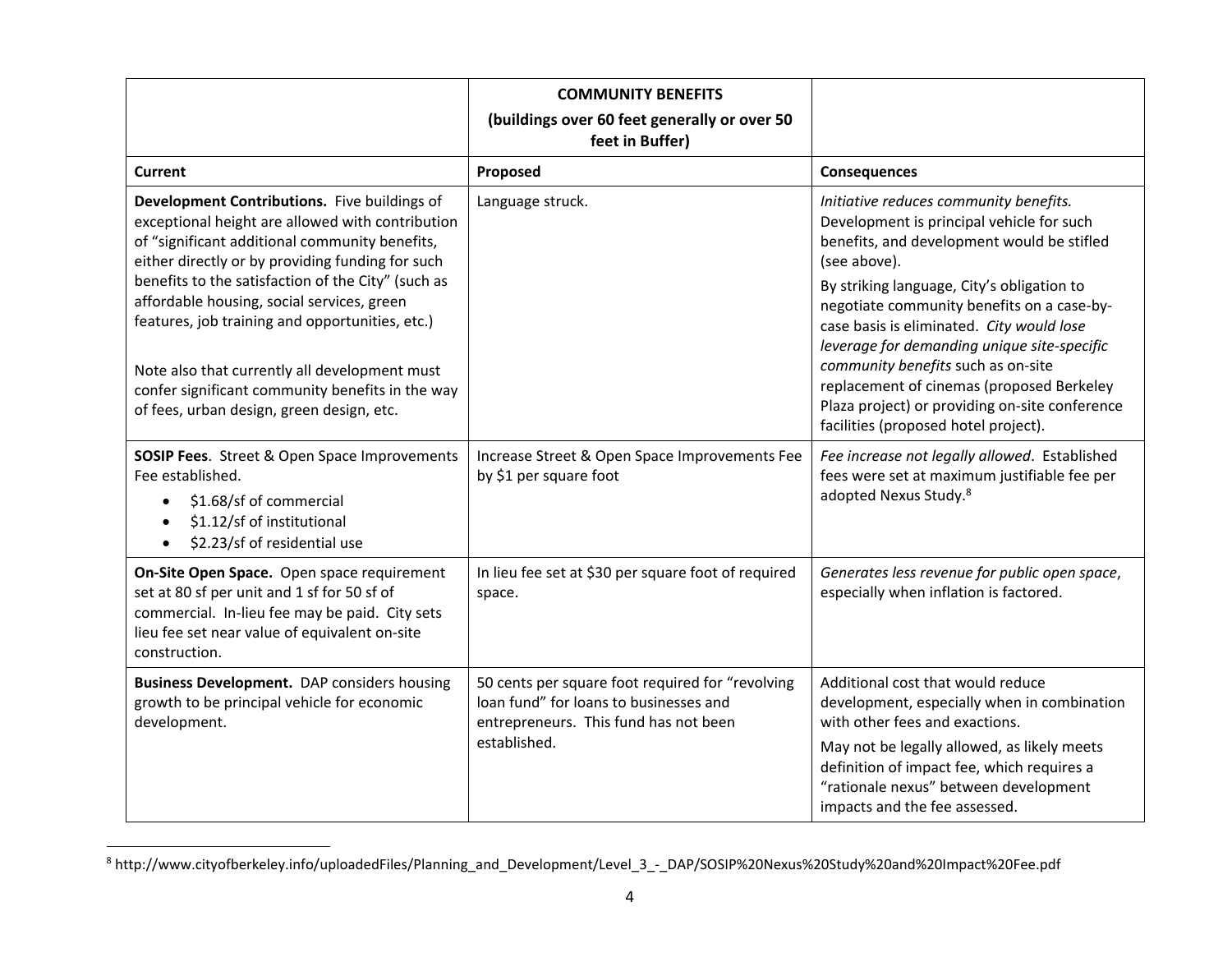| Green Buildings. LEED Gold rating or equivalent<br>for all projects, except                                                            | <b>LEED Platinum</b>                                                                  | Significant additional construction.<br>Reduction in construction of housing and other<br>uses.                                                                                                             |
|----------------------------------------------------------------------------------------------------------------------------------------|---------------------------------------------------------------------------------------|-------------------------------------------------------------------------------------------------------------------------------------------------------------------------------------------------------------|
| Energy. Projects must meet LEED energy<br>prerequisite requirements                                                                    | Energy efficiency rating of 15% above Title 24                                        | Redundant and unnecessary.                                                                                                                                                                                  |
| Urban Runoff.<br>C-DMU parcels are impermeable<br>stringent Alameda County "C.3" and "C.6"<br>water quality requirements <sup>9</sup>  | No increase in net runoff                                                             | Redundant and unnecessary.                                                                                                                                                                                  |
| On-Site Recycling. Multifamily and commercial<br>requirements already in place per Alameda<br>County "Mandatory Recycling Ordinance"10 | On-site recycling required                                                            | Redundant and unnecessary.                                                                                                                                                                                  |
| <b>Composting.</b> Composting not addressed                                                                                            | On-site composting required                                                           | No precedents in other cities discovered.<br>High on-going operating costs.                                                                                                                                 |
| On-Site Public Rest Rooms. Not required.                                                                                               | Projects over 75 feet must provide separate<br>restrooms for men, women and disabled. | Restrooms would displace retail and other<br>active uses along streets, given Downtown's<br>small parcels.<br>Restrooms represent high construction cost,<br>high opportunity cost, and high on-going cost. |
|                                                                                                                                        |                                                                                       |                                                                                                                                                                                                             |

<sup>&</sup>lt;sup>9</sup> http://www.ci.berkeley.ca.us/Green\_Building\_Requirements/<br><sup>10</sup> Ibid.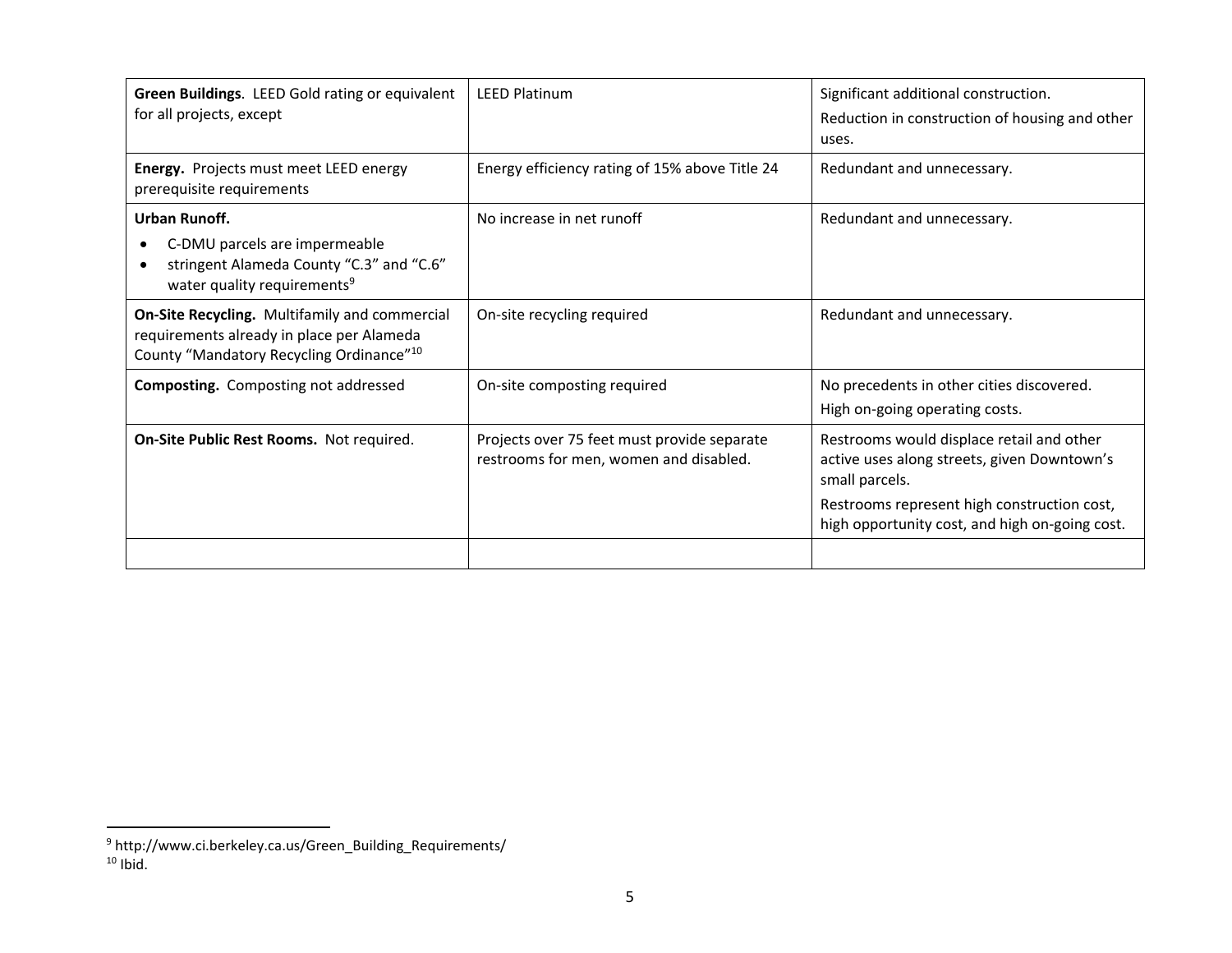|                                                                                                                                                                                                                                                                                             | <b>BUILDING HEIGHTS &amp; SETBACKS</b>                                                                                                                                                                                                                                                                                                                                                                      |                                                                                                                                                                                                                                                                                                                                                                                                                                           |
|---------------------------------------------------------------------------------------------------------------------------------------------------------------------------------------------------------------------------------------------------------------------------------------------|-------------------------------------------------------------------------------------------------------------------------------------------------------------------------------------------------------------------------------------------------------------------------------------------------------------------------------------------------------------------------------------------------------------|-------------------------------------------------------------------------------------------------------------------------------------------------------------------------------------------------------------------------------------------------------------------------------------------------------------------------------------------------------------------------------------------------------------------------------------------|
| <b>Current</b>                                                                                                                                                                                                                                                                              | Proposed                                                                                                                                                                                                                                                                                                                                                                                                    | <b>Consequences</b>                                                                                                                                                                                                                                                                                                                                                                                                                       |
| Height limits in Core Area, Outer Core, Corridor:<br>60 feet by right and 75 feet with typical use<br>$\bullet$<br>permits<br>five buildings of exceptional height allowed<br>$\bullet$<br>with contribution of "significant additional<br>community benefits (see "Community<br>Benefits). | Height limits in Core Area, Outer Core, Corridor:<br>60 feet by right<br>$\bullet$<br>buildings over 60 feet must elect Green<br>$\bullet$<br>Pathway and would be subject to significant<br>additional "Community Benefits"<br>requirements (see "Community Benefits")<br>no change in maximum number of buildings<br>of exceptional height (i.e. 3 buildings at 180<br>feet and 2 buildings at 120 feet). | Development capacity reduced by burdening<br>60-foot projects with significant additional<br>financial burdens, and projects over 75 feet<br>with even greater burdens. (For discussion on<br>financial feasibility, see "Transit-Oriented<br>Housing".)                                                                                                                                                                                  |
| Height limits in Buffer: 50 feet by right and 60<br>feet with typical use permits                                                                                                                                                                                                           | Height limits in Buffer: 50 feet by right only.                                                                                                                                                                                                                                                                                                                                                             | Limitation would reduce development capacity<br>in transit-rich Downtown.                                                                                                                                                                                                                                                                                                                                                                 |
| Building Setbacks: Buildings required to step<br>back with building height to reduce visual and<br>shadow impacts (23E.68.070). Setback<br>exceptions may be granted with Use Permit by<br>Zoning Adjustments Board.                                                                        | No set-back exceptions allowed. Use Permit<br>provisions deleted.                                                                                                                                                                                                                                                                                                                                           | Loss of ZAB discretion over setbacks makes<br>high-rise hotel infeasible. Hotel project<br>requires wider floors to reach the number of<br>rooms needed to offset high cost of high-rise<br>construction.<br>Provision eliminates flexibility to adjust<br>building mass in response to site-specific<br>conditions and/or project feasibility                                                                                            |
| Shadow Impacts: Shadow impacts must be<br>analyzed and design alternatives considered<br>where shadows could add shade to public parks<br>or plazas. DAP EIR held that only UC Berkeley's<br>"Crescent" would have potential additional<br>shadow impacts.                                  | Buildings over 60 feet would have to shade<br>sidewalks by less than 75% of what a building<br>conforming with setback requirements would<br>cast, even on December 21.                                                                                                                                                                                                                                     | This provision makes the hotel project<br>infeasible, because it uses current setback<br>provisions as the "baseline" for building mass<br>reductions, and the hotel project requires<br>setback adjustments to be economically<br>feasible even before shadow restrictions are<br>applied.<br>The provision also dramatically reduces the<br>development capacity of buildings over 60 feet<br>and may render other projects infeasible. |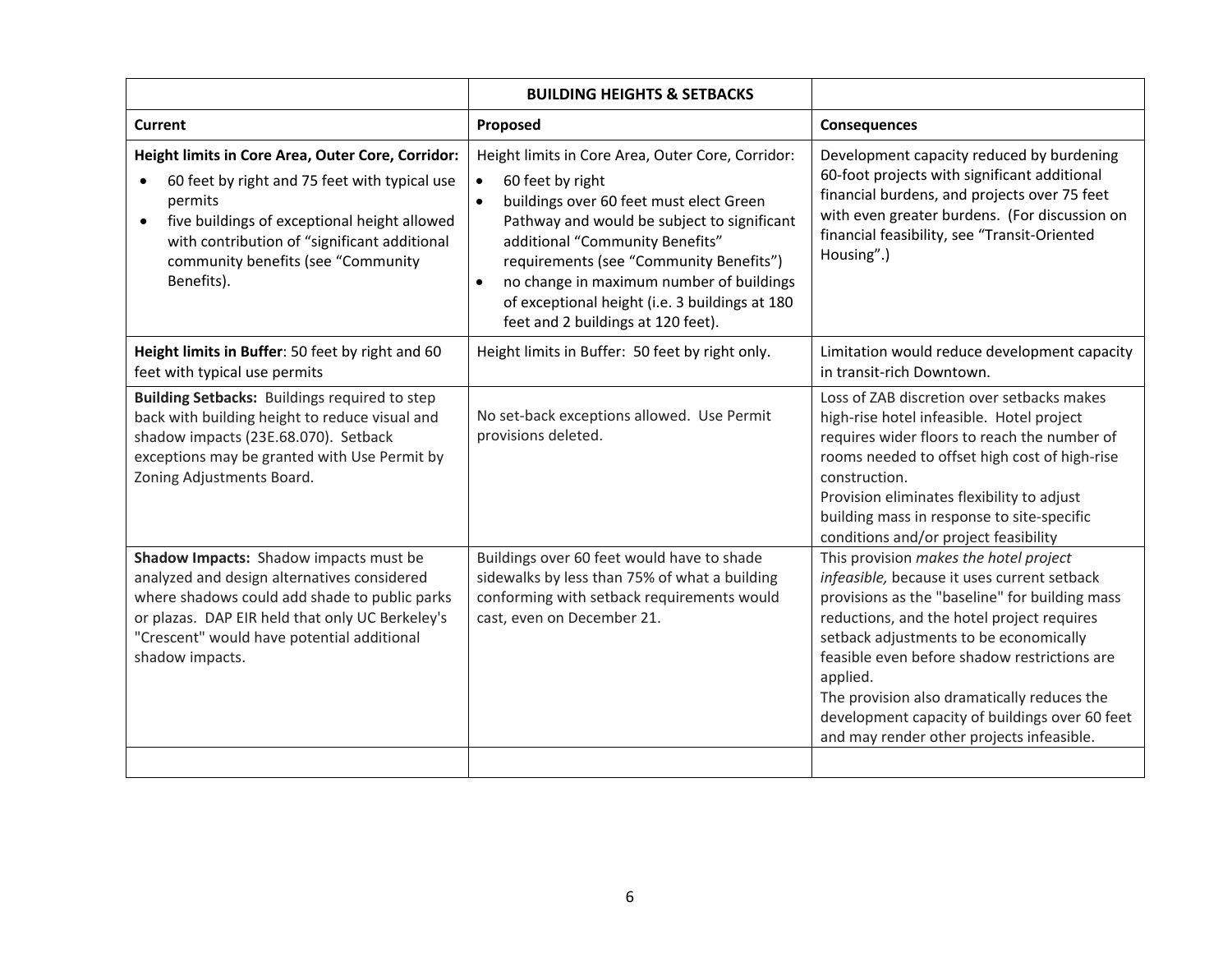|                                                                                                                                                                                                                                                                                                                                                                                                                                                                                     | <b>TRANSPORTATION</b>                                                                                                                                                                                                                                                        |                                                                                                                                                                                                                                                                                                                                                                                                                                                   |
|-------------------------------------------------------------------------------------------------------------------------------------------------------------------------------------------------------------------------------------------------------------------------------------------------------------------------------------------------------------------------------------------------------------------------------------------------------------------------------------|------------------------------------------------------------------------------------------------------------------------------------------------------------------------------------------------------------------------------------------------------------------------------|---------------------------------------------------------------------------------------------------------------------------------------------------------------------------------------------------------------------------------------------------------------------------------------------------------------------------------------------------------------------------------------------------------------------------------------------------|
| <b>Current</b>                                                                                                                                                                                                                                                                                                                                                                                                                                                                      | Proposed                                                                                                                                                                                                                                                                     | Consequences                                                                                                                                                                                                                                                                                                                                                                                                                                      |
| Parking. In all Downtown subareas, minimum<br>parking ratios reflect urban transit-accessible<br>standards:<br>1 space per 3 dwellings; and<br>1 space per 1,000 sf commercial.<br>Allows payment of in lieu fee for up to all<br>parking required. City use of in lieu fees limited<br>to transit-related improvements in the<br>Downtown.<br>Requires on-site car-sharing.<br>Requires electric vehicle spaces.<br>Requires that parking be leased separate from<br>other leases. | Requires that all projects provide parking on site,<br>by limiting in lieu fee option to 70% of<br>requirement.<br>Increases parking requirements in Buffer areas to<br>one space per 1,000 sf - a doubling of parking<br>requirements for projects with average unit sizes. | By insisting that parking always be provided on<br>site and by increasing parking in Buffer areas,<br>the Initiative would:<br>reduce financial feasibility of some<br>$\bullet$<br>projects (as on-site parking contributes<br>greatly to construction costs);<br>increase curb cuts and reduce pedestrian<br>$\bullet$<br>safety;<br>reduce funding for transit-related<br>$\bullet$<br>improvements;<br>increase car ownership and congestion. |
| <b>Transportation Demand Management.</b><br>Requires one free transit pass for every<br>employee and every dwelling unit.<br>Requires on-site carsharing.                                                                                                                                                                                                                                                                                                                           | Adds payment of "Transportation Services Fee."<br>City has not adopted Transportation Services Fee,<br>and size of fee not determined.                                                                                                                                       | Transportation Services Fee would hurt<br>Berkeley as a retail destination. The TSF was<br>abandoned by prior City Council because the<br>Fee burden on retail development (with a per<br>square foot rate much greater than residential<br>or office development).                                                                                                                                                                               |
| Bicycle Parking. Requires on-site bicycle<br>parking:<br>one space per 2,000 sf commercial; and for<br>residential, based on City analysis of projected<br>demand.                                                                                                                                                                                                                                                                                                                  | Unassigned bicycle parking must be made<br>available to the public.<br>Sets exact bicycle parking requirement for<br>residential uses of one space per bedroom or<br>studio unit. No change for commercial uses.                                                             | Bicycle areas that would otherwise be secured<br>(such as in a locked bicycle room) would be<br>made vulnerable to theft.<br>Initiative would increase bicycle parking in<br>excess of projected demand, but construction<br>cost of additional bicycle parking would not be<br>significant.                                                                                                                                                      |
| Penthouses. Penthouses may be up to 15% of<br>average of floor area on all floors.                                                                                                                                                                                                                                                                                                                                                                                                  | In exchange for 10 additional parking spaces,<br>changes allowable penthouse space from 15% of<br>average floor area to 33% of the roof space or not<br>more than 4,500 sf, whichever is less, and not<br>within 10 feet of building edge.                                   | No effect. The maximum allowable penthouse<br>of 4,500 sf represents a negligible amount of<br>development equivalent to not more than 3<br>dwelling units when space for stair, elevator<br>and other mechanical equipment are factored.<br>Furthermore, for projects with a large average                                                                                                                                                       |